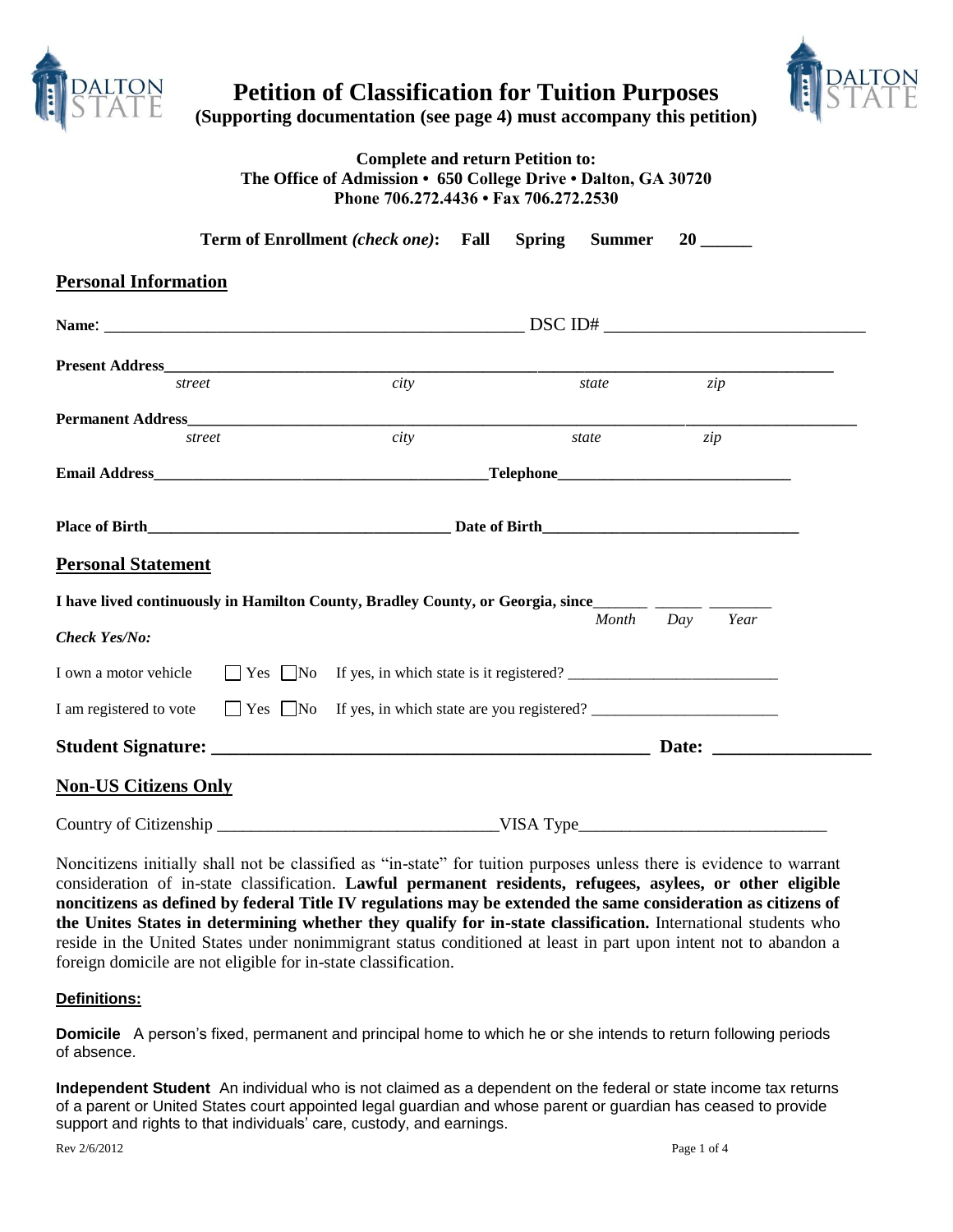a. An independent student who has established and maintained a domicile in the State of Georgia for a period of at least 12 consecutive months immediately proceeding the first day of classes for the term shall be classified as in-state for tuition purposes.

*No student shall gain or acquire in-state classification while attending any postsecondary educational institution in this state without clear evidence of having established domicile in Georgia for purposes other than attending a postsecondary educational institution in this state.*

**Dependent Student** An individual under the age of 24 who receives financial support from a parent or United States court appointed legal guardian.

- a. A dependent student shall be classified as in-state for tuition purposes if such dependent student's parent has established and maintained domicile in the State of Georgia for at least 12 consecutive months immediately proceeding the first day of classes for the term and (a) the student has graduated from a Georgia high school; or (b) the parent claimed the student as a dependent on the parent's most recent federal or state income tax return.
- b. A dependent student shall be classified as in-state for tuition purposes if such student's United States court appointed legal guardian has established and maintained domicile in the State of Georgia for at least 12 consecutive months immediately preceding the first day of classes for the term, provided that such appointment was not made to avoid payment of out-of-state tuition and the U.S. court-appointed legal guardian can provide clear evidence of having established and maintained domicile in the State of Georgia for a period of at least 12 consecutive months immediately preceding the first day of classes for the term.

*If the parent or United States court appointed legal guardian of a dependent student currently classified as in-state for tuition purposes establishes domicile outside of the State of Georgia after having established and maintained domicile in the State of Georgia, such student may retain his or her in-state tuition classification so long as such student remains continuously enrolled in a public postsecondary educational institution in this state, regardless of the domicile of such student's parent or United States court-appointed legal guardian.*

# **I am seeking classification of tuition status under the following category:**  *Review and Check one from A-H below*

- $\Box$  A. I am an independent student who is at least 24 years of age and who has established and maintained a domicile in the State of Georgia for a period of at least 12 consecutive months immediately preceeding the first day of classes for the term I plan to enroll. *(Supporting Documents: Provide certified copy of your most recent tax year Federal and Georgia 500 tax returns which establishes financial self-sustaining income status)*
- B. I am a dependent student whose parent(s) have established and maintained domicile in the State of Georgia for at least 12 consecutive months immediately preceeding the first day of classes for the term and I graduated from a Georgia high school. *(Supporting Documents: Provide documentation that demonstrates relationship i.e. copy of birth certificate,* and a certified copy of your parent's/legal guardian's most recent tax y*ear Federal and Georgia 500 tax returns* and *a copy of their Georgia Driver's License)*
- $\Box$  C. I am a dependent student whose parent(s) have established and maintained domicile in the State of Georgia for at least 12 consecutive months immediately preceding the first day of classes for the term for which I plan to enroll and I have been claimed as a dependent on the parent(s)' most recent federal or state tax return. (*Supporting Documents: Provide documentation that demonstrates relationship i.e. copy of birth certificate, and a certified copy of your parent's/legal guardian's most recent tax year Federal and Georgia 500 tax returns and a copy of their Georgia Driver's License)*
- $\Box$  D. I am a dependent student of a U.S. court-appointed legal guardian who has established and maintained domicile in the State of Georgia for at least 12 consecutive months immediately preceeding the first day of classes for the term for which I plan to enroll and I can provide clear evidence that the appointment was not made to avoid payment of out-of-state tuition. *(Supporting Documents: Provide documentation that demonstrates relationship i.e. copy of*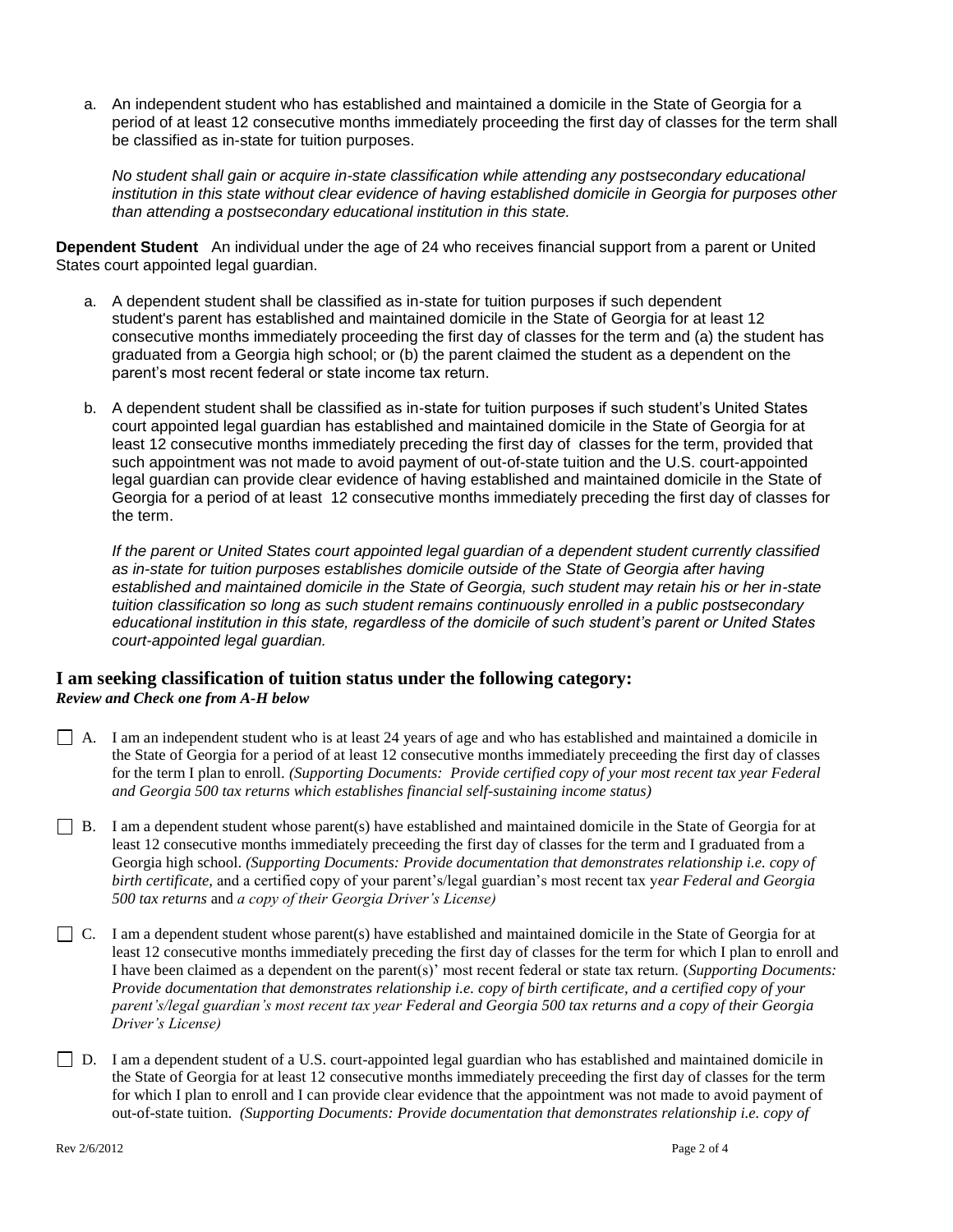*court document which establishes the legal guardianship relationship, and a certified copy of your legal guardian's most recent tax year Federal and Georgia 500 tax returns and a copy of their Georgia Driver's License)*

- $\Box$  E. I am an independent student who was previously classified as in-state and temporarily left the State of Georgia for less than 12 months.
- $\Box$  F. I am a dependent student classified as in-state for tuition purposes, and I have been continuously enrolled even though my parent(s) or U.S. court-appointed legal guardian have elected to leave the State established domicile outside of Georgia.
- $\Box$  G. I (or my parents) am in the U.S. military and my home of record is Georgia.
- H. According to the U.S. Bureau of Citizenship and Immigration Services, I am a Permanent Resident or other eligible noncitizen under a visa status granting indefinite stay in the United States. I also qualify for*: (Select one from A-G above)*

|  |  | $\Box A$ $\Box B$ $\Box C$ $\Box D$ $\Box E$ $\Box F$ $\Box G$ |  |                                                                                                                    |  |  |
|--|--|----------------------------------------------------------------|--|--------------------------------------------------------------------------------------------------------------------|--|--|
|  |  |                                                                |  | (A copy of my permanent resident card, visa paperwork: I-94, I-55, I-688, I-485, I-797, passport, etc is attached) |  |  |

#### **Financially Self-Sustaining Income Status**

To establish financial self-sustaining income status, an independent student must meet the Department of Health and Human Services (HHS) Poverty Guidelines stated below. **Most recent year's income tax returns may be submitted to substantiate financial self-sufficiency status**. If income is less than poverty guideline amounts, student must provide supporting documentation of the other source/s of financial assistance.

| <b>HHS Poverty Guidelines</b>     |                                     |  |  |  |  |
|-----------------------------------|-------------------------------------|--|--|--|--|
| Persons in Family or<br>Household | 48<br>Contiguous<br>States and D.C. |  |  |  |  |
| 1                                 | \$10,890                            |  |  |  |  |
| 2                                 | 14.710                              |  |  |  |  |
| 3                                 | 18,530                              |  |  |  |  |
| 4                                 | 22.350                              |  |  |  |  |
| 5                                 | 26,170                              |  |  |  |  |
| 6                                 | 29.990                              |  |  |  |  |
| 7                                 | 33,810                              |  |  |  |  |
| 8                                 | 37,630                              |  |  |  |  |
| For each additional<br>person     | 3,820                               |  |  |  |  |

**Out-of-State Tuition Waivers (**Waiver descriptions may be found in the current DSC Catalog)

**I am a nonresident and I am requesting consideration for an out-of-state tuition waiver.** *(Select one)*

- **International Student**
	- **Superior Out-of-State Scholarship**
	- **Non Resident Student**
	- **Full-time School Employees**
	- **Other Waiver (***Requires a current Employment Authorization Card)*
	- **Military Personnel (***Requires a copy of DD Form 214)*
	- **Border County Resident** *(Bradley and Hamilton County Resident must submit a current copy of Tennessee driver's license)*
	- **National Guard Member & U.S. Military Reservist**
	- **Economic Development Project**
	- **Georgia Based Corporation**
	- **ICAPP Advantage**
	- **Direct Exchange Program Student**
	- **Economic Advantage**
	- **Recently Separated Military**
	- **University System of Georgia Employee and Dependents**
	- **Career Consular (***Requires an additional application form)*
	- **Vocational Rehabilitation Waiver**